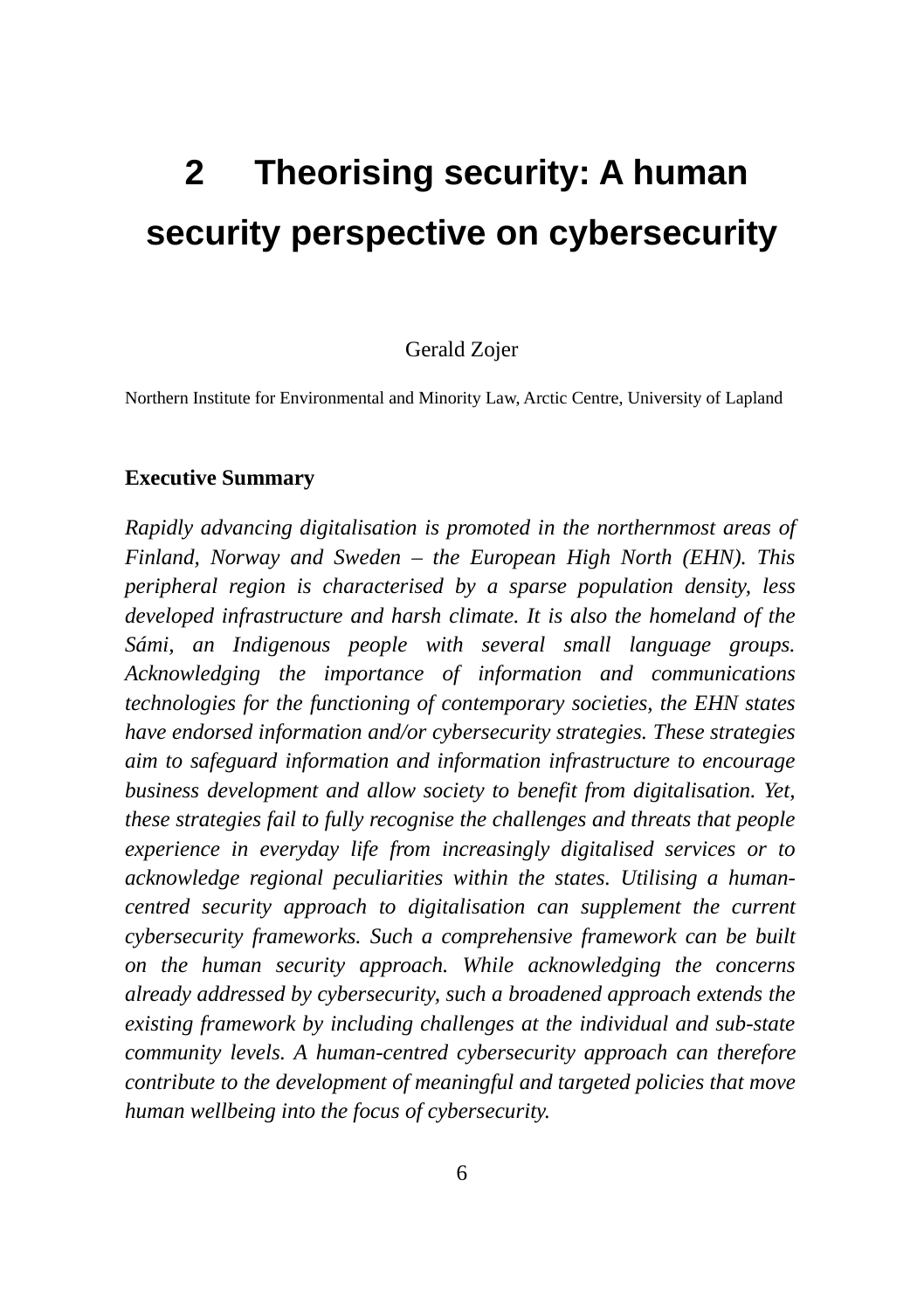### **2.1 Introduction**

Digitalisation is advancing quickly, especially in the countries of the European High North (EHN). This is not at last due to the states' policies regarding digitalisation. In the European Commission's 2019 Digital Economic and Society Index (DESI), Finland, Norway and Sweden were among the top five performing countries. For instance, the country reports for the EHN stated that 99% of Finnish, 94% of Norwegian and 96% of Swedish households have access to the 4G network (European Commission, 2019), which is currently the fastest implementation of mobile cellular network technology available for end users. $^1$  $^1$  Finland, moreover, was the first country to make access to broadband a basic right (Ministry of Transport and Communications, 2010). Also, the digitalisation of public services, such as education, health and public administration, is progressing quickly in the EHN. From a governmental viewpoint, the move to increasingly digitise services is often justified by gains in (cost) efficiency, especially in areas with diminishing populations, such as the EHN. However, growing digitalisation also creates new dependencies and reinforces social exclusion (see also Gulbrandsen & Sheehan, forthcoming). States have responded to the increasing importance of digital infrastructure for societal functioning by endorsing cybersecurity strategies, which aim to protect critical infrastructure. Yet, these strategies fall short of addressing new challenges that people experience in their everyday lives due to digitalisation (Hossain, Salminen, & Zojer, forthcoming; Salminen, 2019; Salminen & Hossain, 2018; Zojer, 2019b). This chapter discusses a widened

<span id="page-1-0"></span><sup>1</sup> The fifth generation (5G) is still in its early roll-out phase and not yet available for wide public use.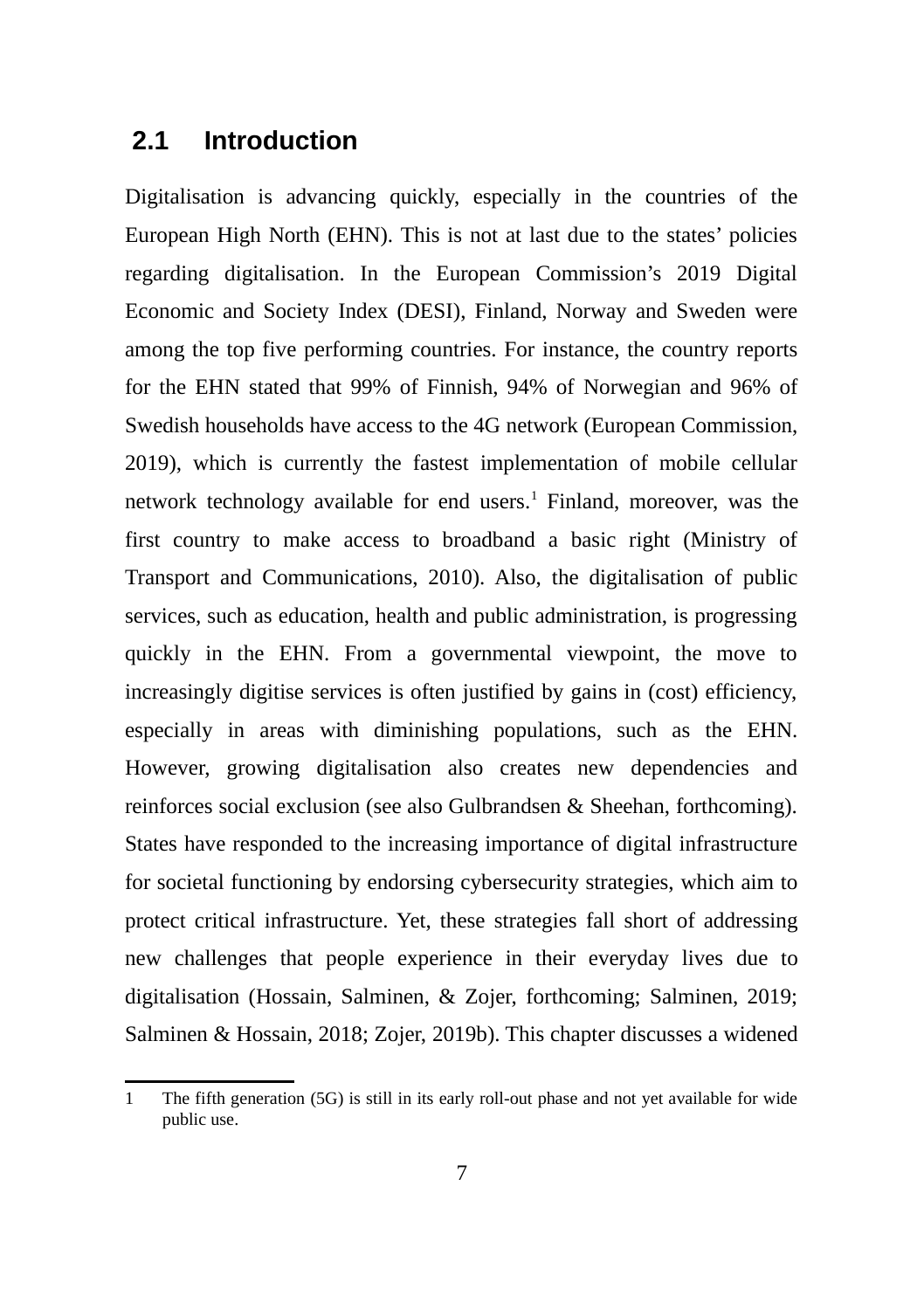security approach to the challenges created by digitalisation in the EHN. In order to do so, it utilises human security approaches to promote a bottom-up security approach. Such a comprehensive cybersecurity understanding is better suited to capture the challenges originating from digitalisation in everyday life situations for individuals and communities at the sub-state level and can be applied as a tool to identify and asses challenges in a region-specific context.

## **2.2 Digitalisation and cybersecurity**

In policy documents and development strategies of all the EHN countries and regions, the advancement of digitalisation plays an important role in promoting the efficiency of public services as well as (new) business opportunities. With increasing digitalisation, the functioning of society becomes more and more reliant on undisrupted information and communication technologies (ICTs). At the same time, physically available services, such as public administration or health services, are not only being replaced by digital services but are decaying or being dismantled. Further, ICTs and digital technologies are vulnerable, for example, due to connectivity problems, technical failures, human abuse of vulnerabilities and human error. Such challenges have been addressed by information security and cybersecurity frameworks.<sup>[2](#page-2-0)</sup> When entire societies' ICT infrastructures are challenged, the question of security shifts from the individual or organisational level to the state level. Thus, most states have endorsed cybersecurity strategies in order to bring attention to questions of

<span id="page-2-0"></span><sup>2</sup> At the organisational level, the terms information security and cybersecurity are often used synonymously.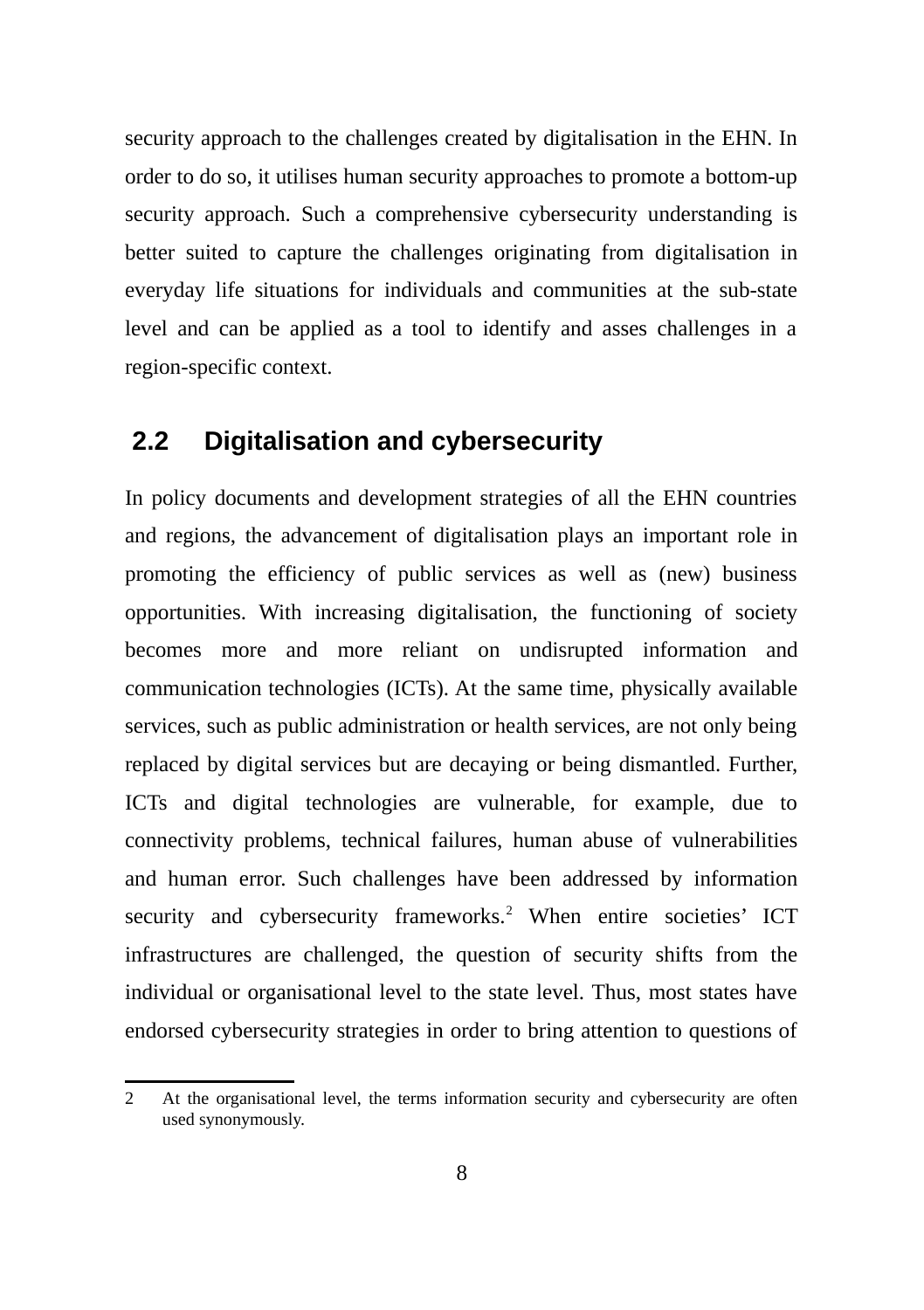information security at the state level. The difference, therefore, is that the state carries out the responsibility for the production of security (Salminen, 2019; Salminen, Zojer, & Hossain, forthcoming; Zojer, 2019b).

# **2.2.1 Current cybersecurity approach in the European High North**

Generally, cybersecurity refers to securing the digital ecosystem that constantly interacts with operations in the physical environment (Limnéll, Majewski, & Salminen, 2015). When cybersecurity is conceptualised at the national level, it usually focuses on threats to infrastructure critical for the functioning of the states' society. It references threats originating from cybercrime, cyberwarfare, hacktivism or espionage and is concerned about the defence of cyberspace from cyberattacks (Kostopoulos, 2013; Kramer, Starr, & Wentz, 2009; Zojer, 2019a, p. 175). Yet, in the absence of an univocal or unanimous definition of cybersecurity, this chapter utilises the national approaches of the EHN states.

Finland's 2019 cybersecurity strategy is scarce in its definitions, but the preceding strategy from 2013 stated that cybersecurity 'means the desired end state in which the cyber domain is reliable and in which its functioning is ensured' (Secretariat of the Security Committee, 2013, p. 1). The 2019 strategy aims at safeguarding vital societal functions that depend on the cyber domain as well as supporting the availability of reliable digital services and business development. The guidelines of the strategy are based on three pillars: a) to develop international cooperation in order to protect the cyber environment without borders; b) better coordination of cybersecurity management, entailing planning and preparedness; and c) the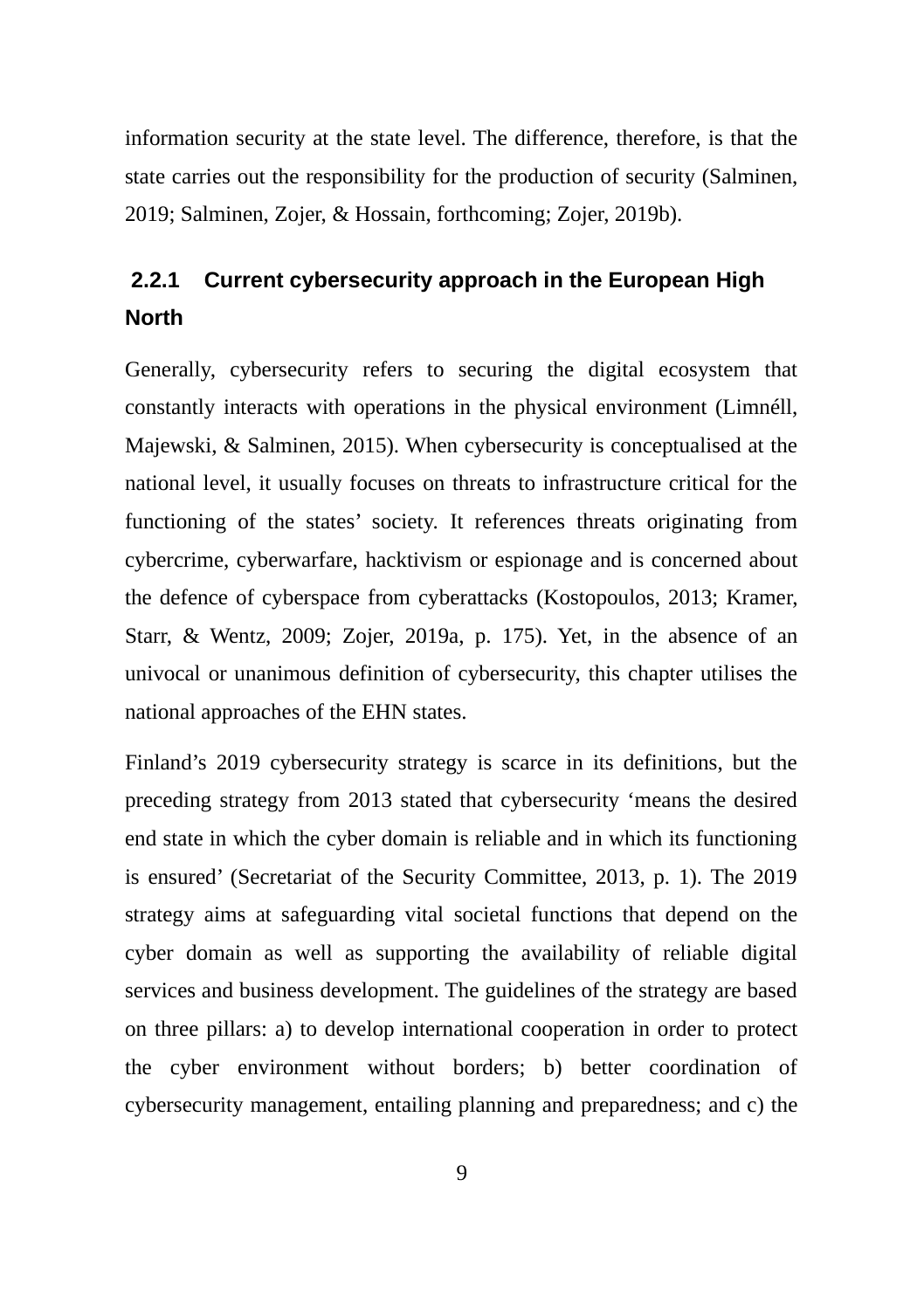development of cyber competence by increasing everyday skills and top skills as a means of safeguarding cybersecurity (Secretariat of the Security Committee, 2019). The Swedish cybersecurity strategy aims at managing risks inherent to digitalisation that impact prosperity and security. Cybersecurity 'concerns the whole society' and everyone 'needs to take responsibility for cyber security issues' (Ministry of Justice, 2017, p. 3). The objectives are to protect the lives and health of the population, the functioning of society and the capacity to uphold fundamental values, including democracy, the rule of law, human rights and freedoms as well as national growth and competitiveness, by 'a set of security measures to preserve the confidentiality, integrity and availability of information' (Ministry of Justice, 2017, p. 4). The Norwegian strategy defines cybersecurity as the protection 'of data and systems connected to the Internet' (Ministry of Government Administration, Reform and Church Affairs, 2013, p. 28). The goal of the strategy is to create robust and secure ICT infrastructure, tackle adverse ICT events and increase the level of competence and security awareness.

#### **2.2.2 Commonalities and shortcomings**

The three cybersecurity strategies are similar in that there is only a limited role allocated to individuals and their everyday experiences with digital technologies. The wellbeing of the people is considered to be dependent on ICTs, but people can also cause problems through negligence or malevolence. In all these strategies, it is the cyber domain – information, data and systems – that is constructed as the referent object of cybersecurity rather than the people. Instead, human individuals are treated as threats,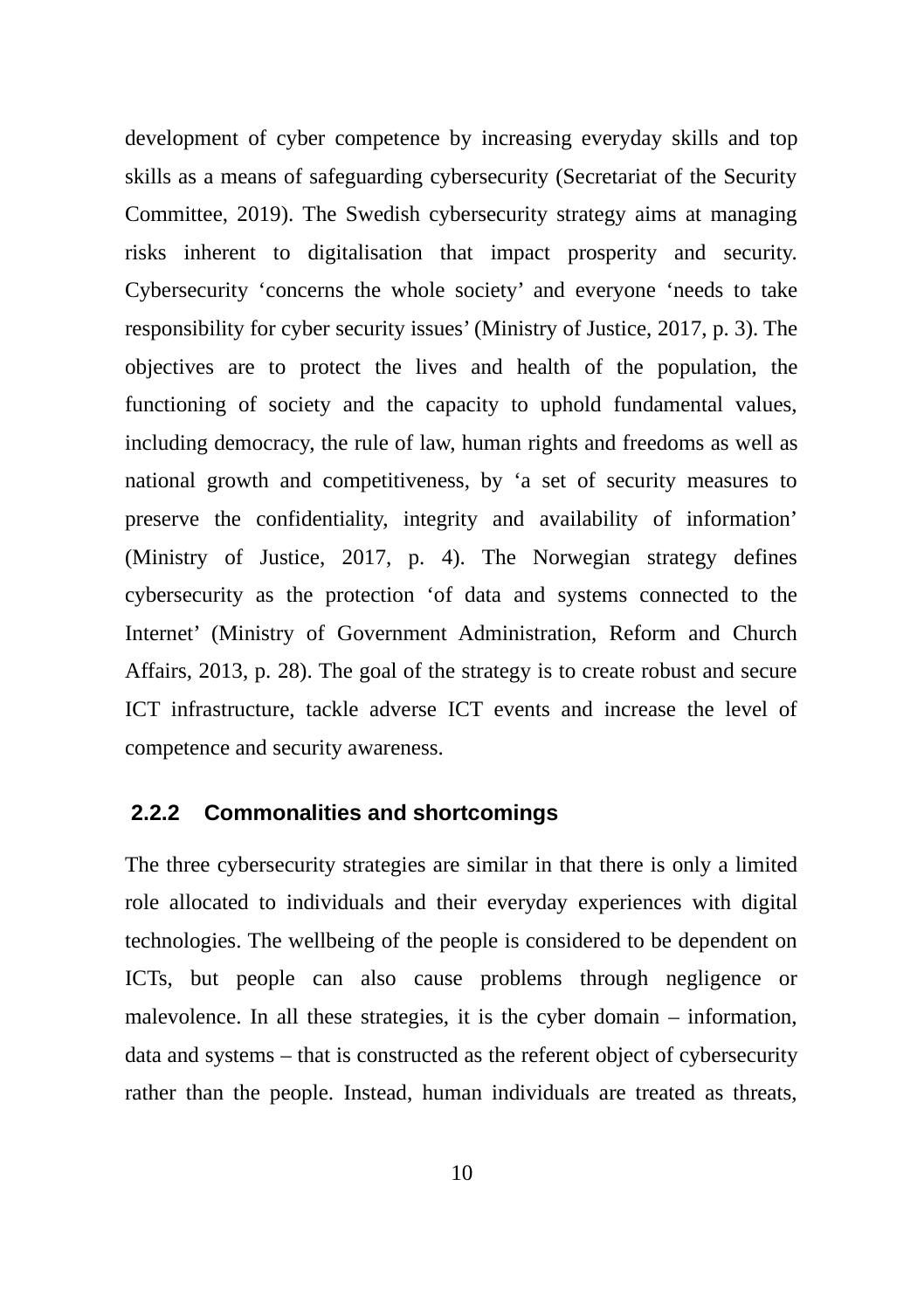weak links, victims, or as factors who pose a potential risk to information security (Salminen, 2018; 2019; Salminen & Hossain, 2018; Salminen et al., forthcoming; Zojer, 2019a; 2019b). This approach to cybersecurity can therefore be compared with a traditional security approach, wherein the state's interests are the referent object of security. However, such a statecentric approach runs the risk of failing to address the challenges and threats originating from digitalisation in everyday life and in a sub-national or regional context. The complex interrelation between digitalisation and societal development requires a more comprehensive approach to these multifaceted challenges in order to facilitate human development and prosperity (Collins, forthcoming; Salminen, 2018; Salminen & Hossain, 2018; Salminen et al., forthcoming; Zojer, 2019b). A human-centred security approach enables individuals and communities to vocalise their fears and challenges and empowers them to address issues that originate from state actions and that might be detrimental to societal integrity at the sub-state level (Hoogensen Gjørv, 2012; Hossain, Zojer, Greaves, Roncero, & Sheehan, 2017). Finally, states' measures to provide cybersecurity may in fact pose new challenges and risks to information security at the individual level (Dunn Cavelty, 2014). Therefore, this chapter argues that a humancentred approach to cybersecurity can help to reveal the challenges digitalisation brings to people's everyday lives while also considering region-specific peculiarities.

#### **2.3 The human security discourse**

Within the academic field of international relations, traditional approaches to security studies have dealt with threats to sovereign states (for example,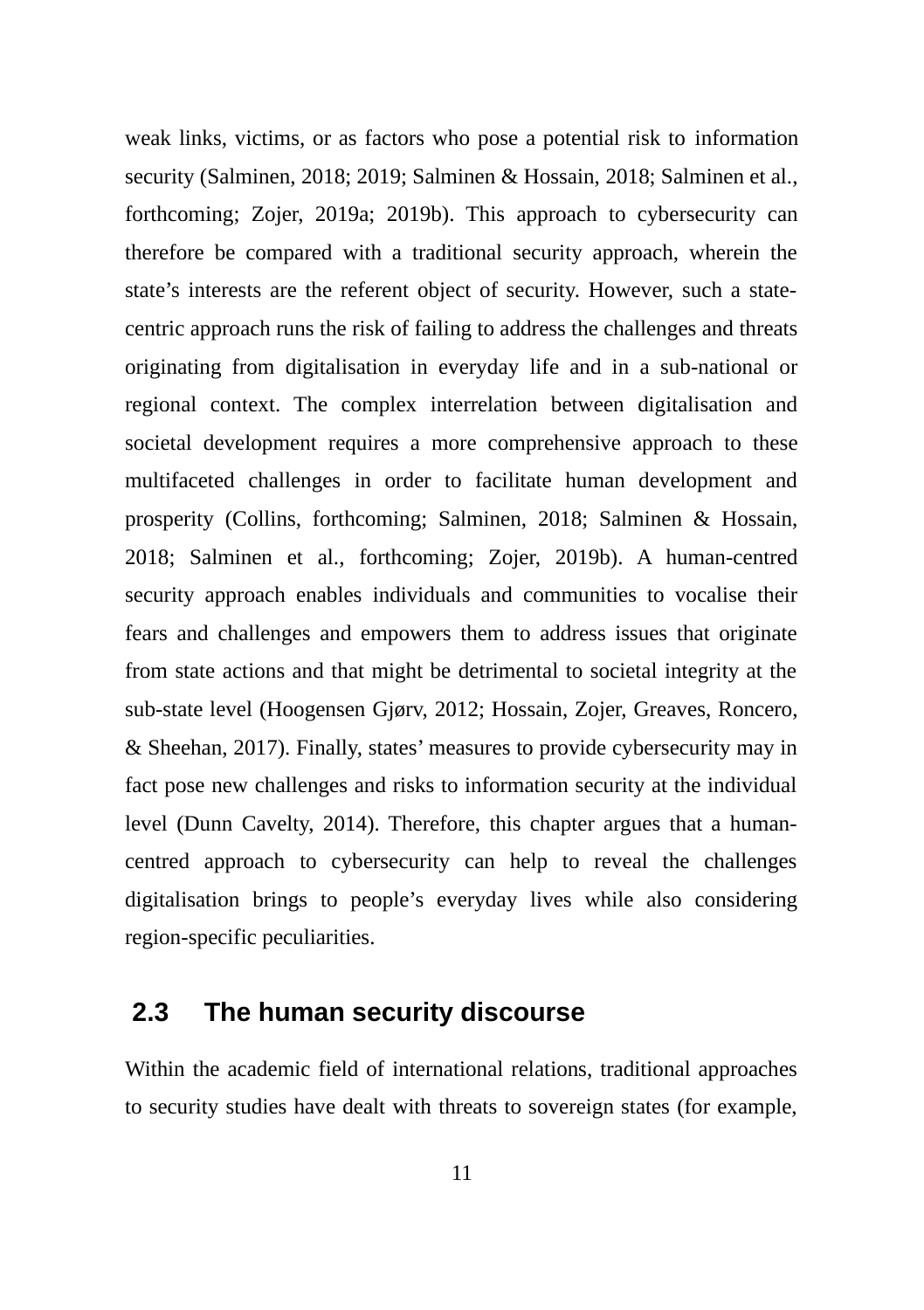Mearsheimer, 2014; Waltz, 2010). Towards the end of the 20th century, and especially during the end of the Cold War in the 1980s, the scope of security studies broadened to also include sectors such as the environment or societies at the sub-state level (for example, Buzan, Wæver, & de Wilde, 1998; Heininen, 2013; Hoogensen Gjørv, Bazely, Goloviznina, & Tanentzap, 2014; McSweeney, 1999). These new approaches to security changed the scope and nature of security threats, which were recognised as being socially constructed. Such critical security theories led to questioning of the ontological and epistemological basis of security studies as a field. This led to the development of more complex and comprehensive concepts of security, with human security gaining prominence and popularity within the global political discourse, resulting in numerous state and multilateral policies (Gulbrandsen & Sheehan, forthcoming), such as the Millennium Development Goals or the Sustainable Development Goals. Instead of state sovereignty, these widened security approaches focused on the wellbeing of individuals and communities at the sub-state level and thus centred around threats to human wellbeing. The human security concept became popularised through the publication of the United Nations Development Programme's (1994) Human Development Report (HDR). Together with the emergence of critical approaches to security, these developments enabled and accelerated the move towards multiple sectors of security and the adoption of human individuals and sub-state communities as referent objects of security (Gulbrandsen & Sheehan, forthcoming), which has been claimed to be a new paradigm of security (Commission on Human Security, 2003).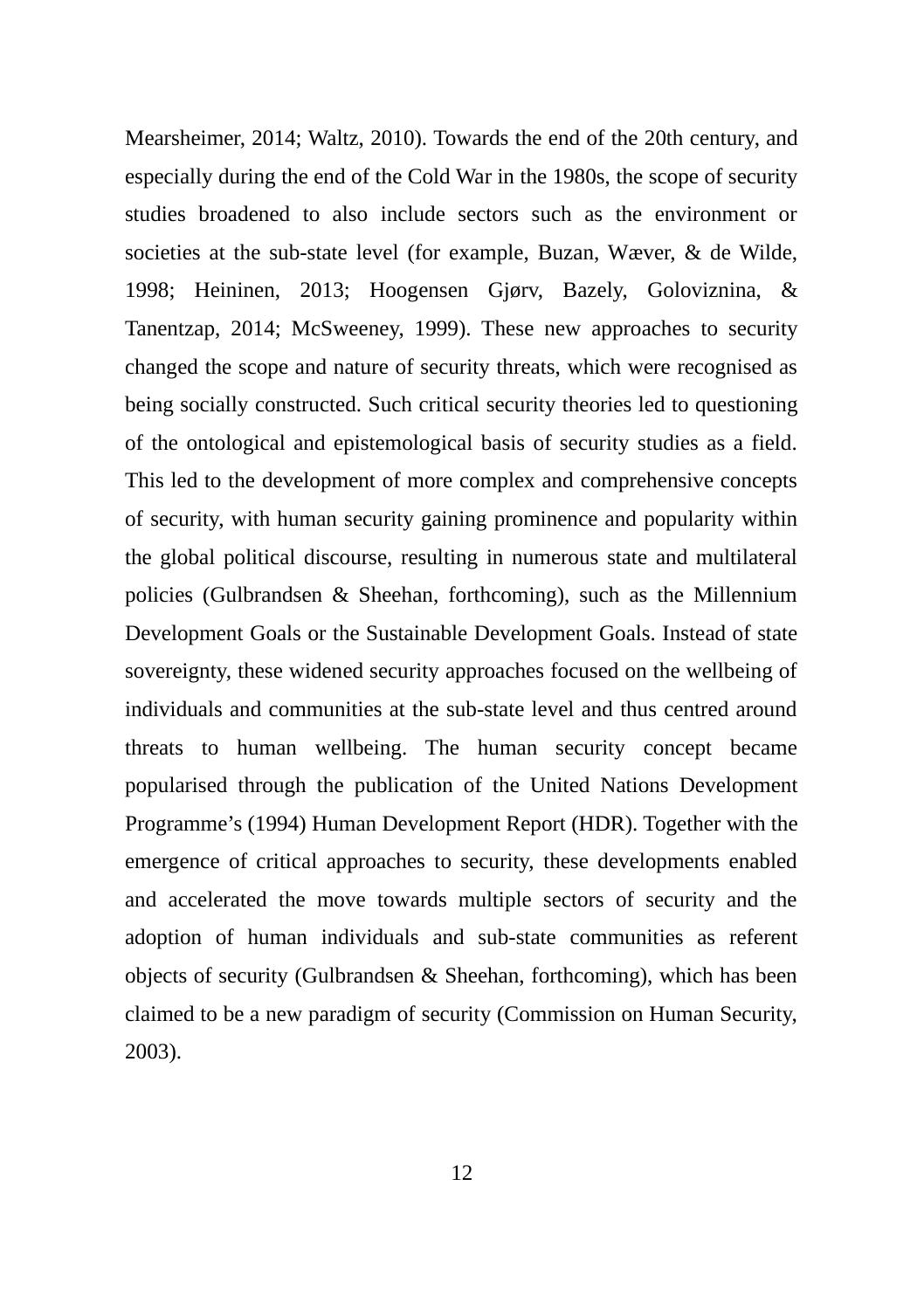#### **2.3.1 Defining human security**

There is no universally accepted definition of human security. Some scholars have discussed human security in a rather narrow sense, delimiting its meaning to the protection of communities or individuals from physical violence (for example, Human Security Centre, 2005). Using such a narrow understanding, the concept might even be applied to legitimise military interventions as a political tool, such as through the responsibility to protect (R2P) commitment, which allows the international community to intervene in states that fail to protect their own people from genocide, war crimes, ethnic cleansing or crimes against humanity (Zojer, 2019b, p. 300). Yet, the most common understanding of human security expands the concept 'beyond physical violence as the only relevant threat/vector; and beyond physical harm as the only relevant damage' (Gasper, 2014, p. 32). The Commission on Human Security (2003, p. 4), defined human security as 'the protection of the vital core of all human lives in ways that enhance human freedoms and human fulfilment', including 'processes that build on people's strengths and aspirations. It means creating political, social, environmental, economic, military and cultural systems that together give people the building blocks of survival, livelihood and dignity'. This peoplecentred approach to security focuses on what people need in order to live in freedom from fear and freedom from want. Human security thus 'sits on interstices of human rights, human development and security discourses' (Martin & Owen, 2014, p. 1) and conceptualises culture, identity and human progress as needing to be protected.

Using such a broad understanding, the human security approach acknowledges that security threats not only originate from physical violence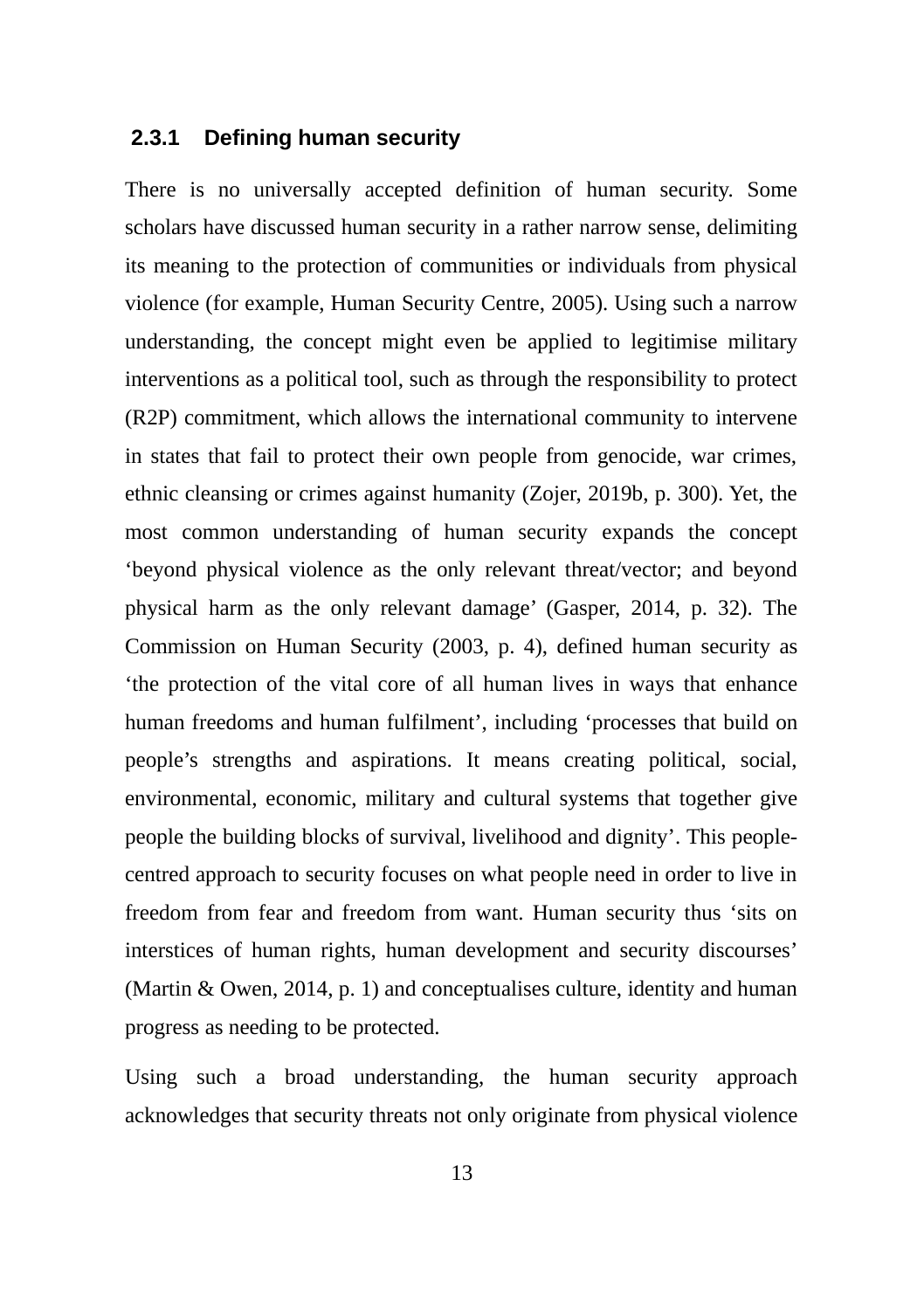(freedom from fear) but that societal security also depends on the absence of threats to ideational or material freedoms (freedom from want). To apply such a broad and human-centred security approach, many have built their definition on the concept established in the 1994 HDR, which identified seven key areas of human security: economic, food, health, environmental, personal, community and political security. All of these aspects are considered individually important, yet they are also interconnected and sometimes even conflicting. For instance, a sound environment is important for providing healthy and nutritious food, but environmental integrity may at the same time be challenged by economic development. Because of the complex interrelation of the different sectors and in the absence of a unanimous or univocal definition, the concept has also been exposed to criticism. Paris (2001, p. 91), for instance, argued that if 'human security means almost anything, then it effectively means nothing'. Krause (2004, p. 367) warned that in order to be a useful concept, human security must avoid becoming 'a loose synonym for "bad things that can happen"'. However, when human security is not reduced to a predetermined list of issues or to a narrow definition, it is 'flexible enough to allow for a deeper understanding of the root of insecurities and capacities to address them' (Tadjbakhsh, 2014, p. 54). The Nobel prize laureate Amartya Sen (2014, p. 22) pointed out that 'the very lack of a general theory allows an openness that is important for this kind of work'. Consequently, a broad and flexible application of the human security approach creates a framework that allows for the assessment of security threats at the individual and sub-state levels in a region- and issue-specific context (Hossain et al., 2017; Zojer, 2019b).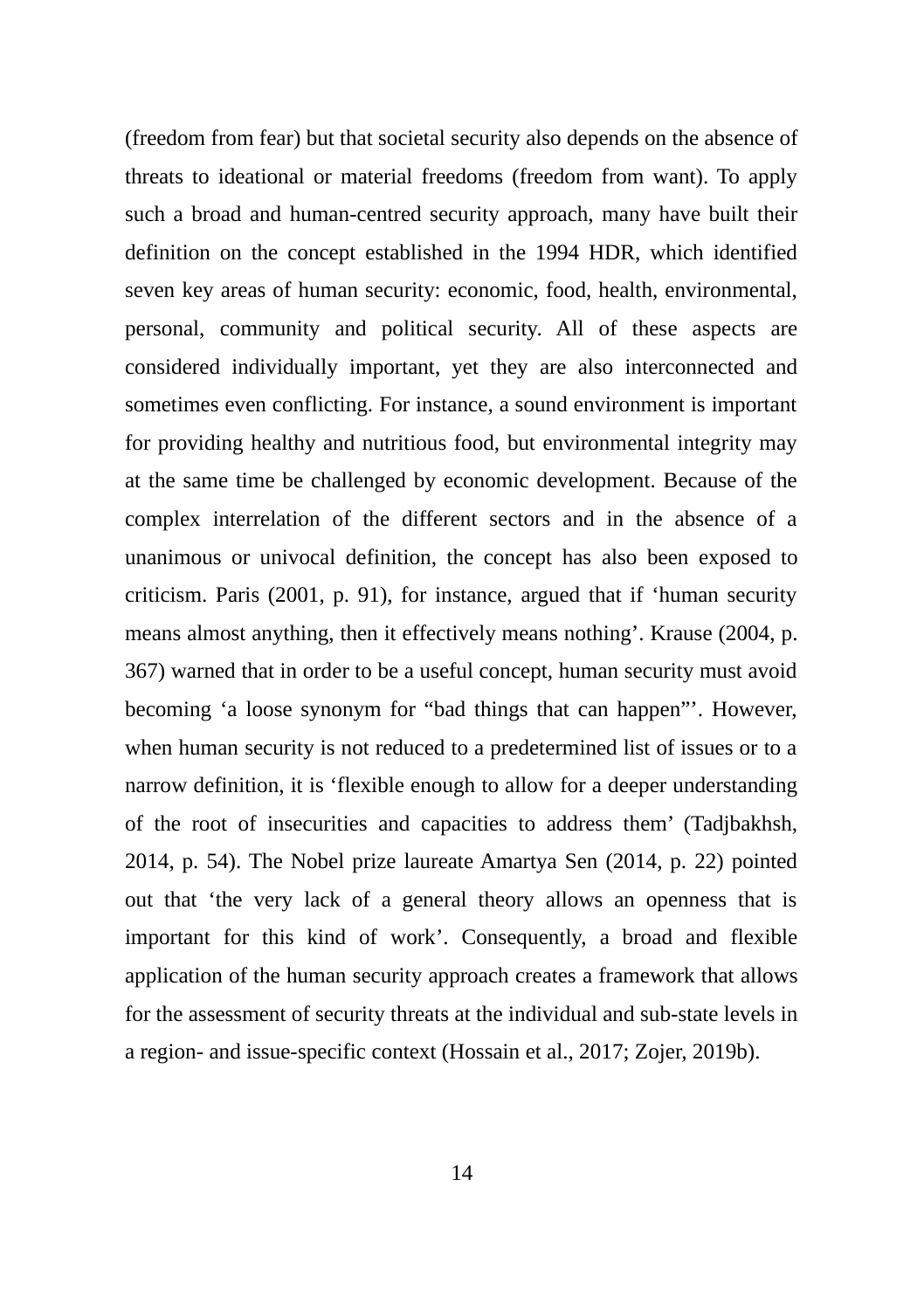# **2.3.2 The interconnectedness of digitalisation and human security in the European High North**

Due to the rapid process of digitalisation and the wide diffusion of personal computers and other electronic devices (such as smartphones, the Internet of Things, etc.), ICTs have become one of the most significant areas of technological progress and are interdependent with societal development. ICTs can thus play an important role in safeguarding human security 'since they are among the major sources of strengths in improving the quality of living across the world' (Sen, 2014, p. 24). For instance, acknowledging the importance of the internet, the international community has identified the intentional disruption or prevention of dissemination of or access to information from the internet as a violation of human rights (General Assembly resolution 32/13). However, the interconnectedness of digitalisation and societal development is related to regional particularities, which bring with them a new set of challenges. The EHN can be characterised as peripheral within the EHN states; having a sparse population density with long distances to reach certain services (health, education, public administration, etc.); having a harsh climate with long, cold and dark winters; being shaped by an economy wherein traditional activities and subsistence, such as reindeer herding or fishing, still play an important role for many individuals and communities; and having a less developed infrastructure, such as health care or ICTs, than in the southern parts of the EHN countries. Furthermore, the EHN is also the homeland for the Sámi, an Indigenous people with several small language groups. Thus, digitalisation creates new opportunities as well as challenges that are specific to the region. Zojer (2019b) pointed out that all seven key areas of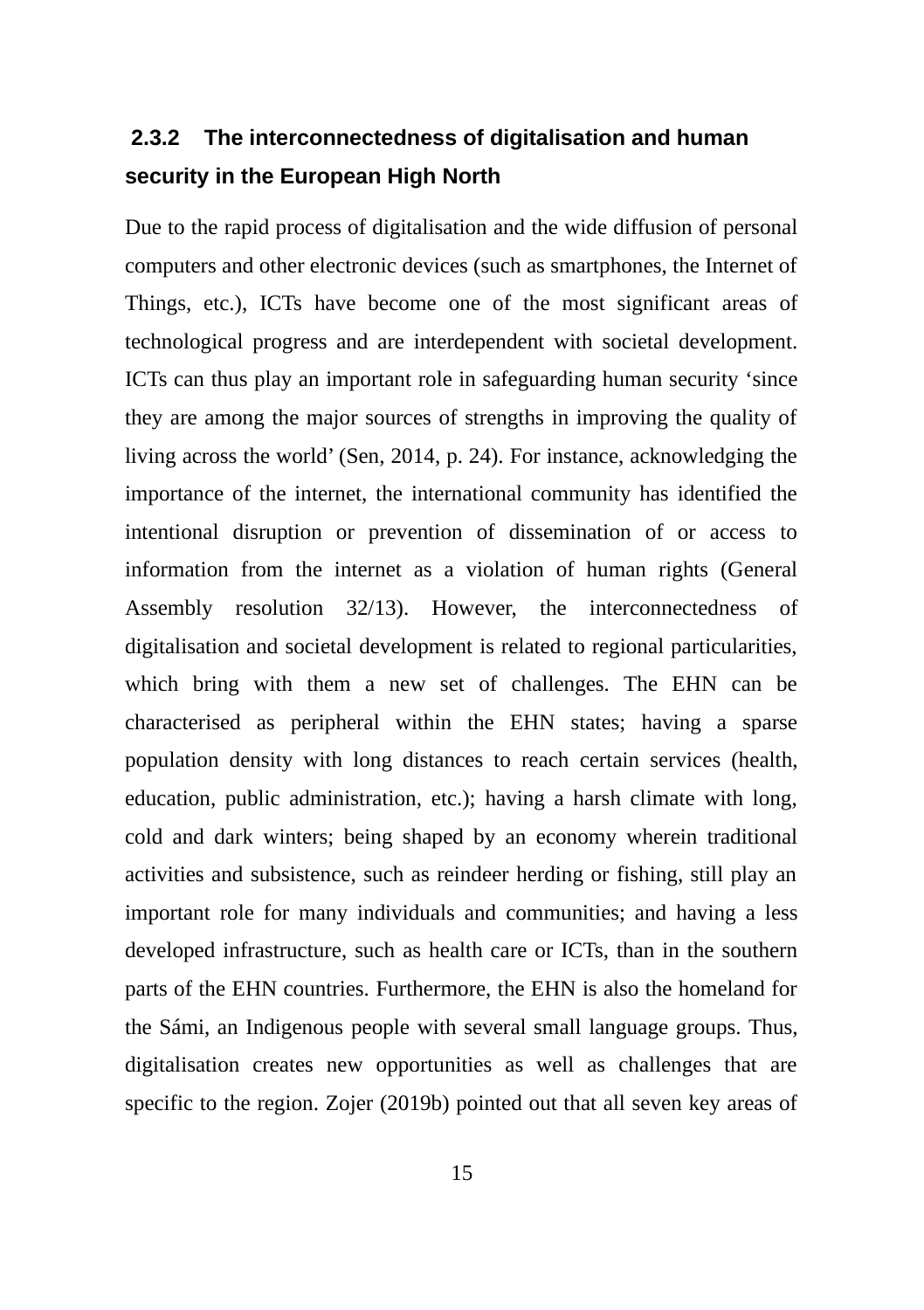human security are affected by digitalisation in a region-specific context. For example, utilising telemedicine allows medical professionals to offer services in remote areas, improving health and decreasing the need to travel long distances, therefore mitigating environmental impacts related to traffic. However, as Gulbrandsen and Sheehan point out in this volume (chapter 4), the increasing digitalisation of health services can also be interpreted as thinning out the welfare state and decreasing access to physical contact with health professionals. As highlighted by regional and national digitalisation and development strategies, the increased use of ICTs may bring new economic opportunities by enabling local businesses to access global markets; however, online shopping also challenges existing retailers. Digital devices, such as global positioning system trackers, may increase the efficiency of traditional activities such as reindeer herding and can furthermore be used for planning land use with different stakeholders (Zojer, 2019b, pp. 311–314), but they also have the potential to disrupt traditional knowledge, which is crucial for the sustenance of cultural integrity, especially for the Indigenous population. Digital technologies can be used to store traditional knowledge and make it accessible; however, due to the interoperability of modern technologies with the nature of traditional knowledge, this is not an easy task (Pettersen, 2011). The internet and social media can be used to keep in touch with members of (language) minority groups, thereby contributing to maintaining culture and language, but it can also lead to digital exclusion, challenge local culture through the influence of global culture or be used for harassment or hate speech, which can create additional burdens for members of marginalised or already vulnerable groups. ICTs can also be used to increase participation possibilities in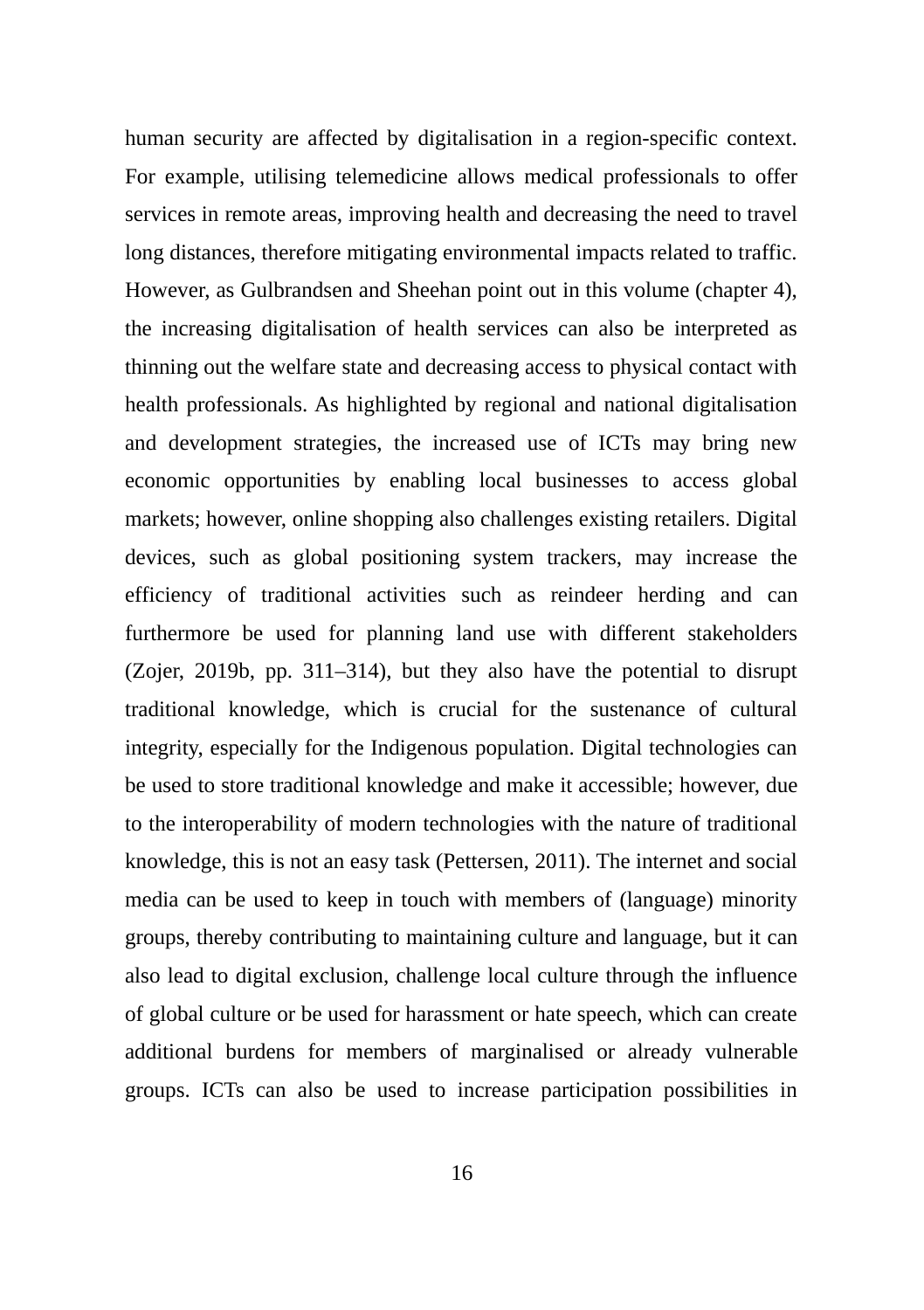political processes or environmental impact assessments, whereas the same technologies can be abused for state oppression (Dymet, 2019; Hossain, 2019; Zojer, 2019b, pp. 315–317; Zojer & Hossain, 2017, p. 45).

# **2.4 Deconstructing the mainstream conceptualisations and re-constructing cybersecurity as human centred**

The countries and regions of the EHN promote digitalisation because it provides opportunities. Not only does it create a technological foundation for new ways of doing things, it can also help to reduce costs and increase efficiency. At the same time, it generates friction and dissatisfaction because it creates new types of vulnerabilities, problems or exclusion. While cybersecurity is aimed at safeguarding the opportunities that come with digitalisation, it does not perform well in capturing or responding to the challenges that people face in everyday life (Salminen et al., forthcoming). Moreover, the current national cybersecurity frameworks focus on threats at the national level but fall short of capturing the specific challenges digitalisation generates in a local context, such as in the EHN. However, in the end, the aim of cybersecurity frameworks is to safeguard societal integrity and to promote human development. To do so, a meaningful cybersecurity framework needs to be comprehensive. First, it needs to understand that human wellbeing cannot be delimited to financial wealth but that it also includes non-material values such as spirituality or cultural integrity. The very purpose of the HDRs has been to challenge the common narratives of national and international development politics to shift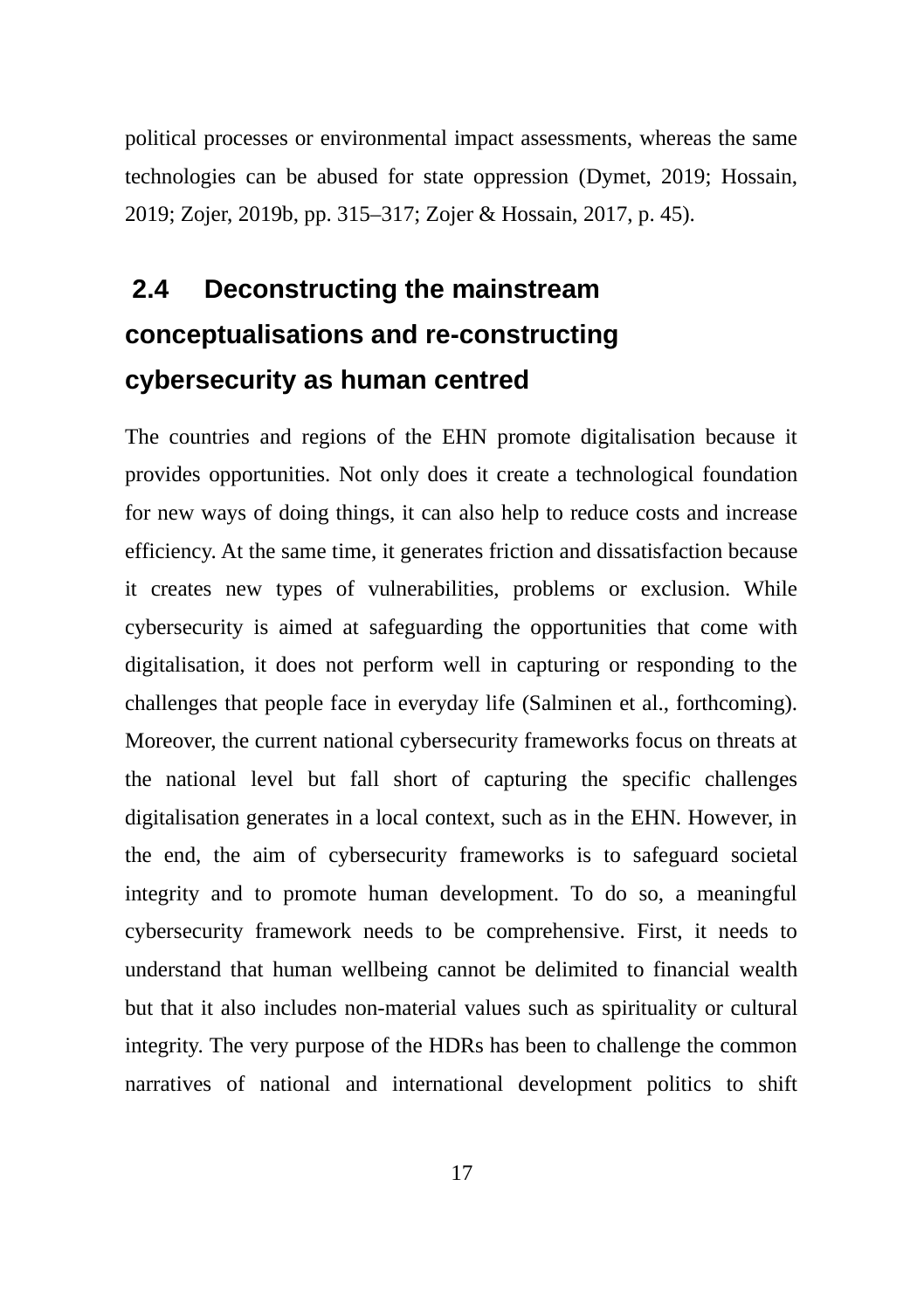attention from a pecuniary focus and to highlight a multidimensional understanding of human development that focuses on people's wellbeing (Haq, 1995). Second, the techno-determinist narrative of cybersecurity needs to be overcome. Technology is not a neutral object but rather it embeds culture and politics and is thus socially constructed (Bijker, Hughes, & Pinch, 2012; Latour, 2004; MacKenzie & Wajcman, 1999; Winner, 1980). Third, the impacts of technological progress, such as digitalisation, differ depending on the cultural, socio-economic and environmental peculiarities of a region. Since national strategies and policies are usually made in the states' capitals (far south of the EHN regions), there is danger that policy makers are not fully aware of the particularities of the northernmost parts of their countries.

The concept of human security as a security approach has the breadth and flexibility that is necessary to analyse the complex and multifaceted interrelations between digitalisation and societal dynamics at the sub-state level, thus allowing for the focus of security concerns to be shifted to human wellbeing. The human security approach can be applied to particular issues that are of interest in order to raise awareness of and motivate response to these issues (Gómez & Gasper, n.d.). It can be used to identify existential threats to individuals and communities and therefore it can be used as a policy-making tool (Floyd, 2007). It empowers people by listening to their fears and challenges and also can unveil threats that people perceive as originating from states' actions. It makes people into securitising actors, hence contributing to building their capacity (Hoogensen Gjørv, 2012). Consequently, the human security approach offers a tool set that can supplement the current cybersecurity framework to become more sensitive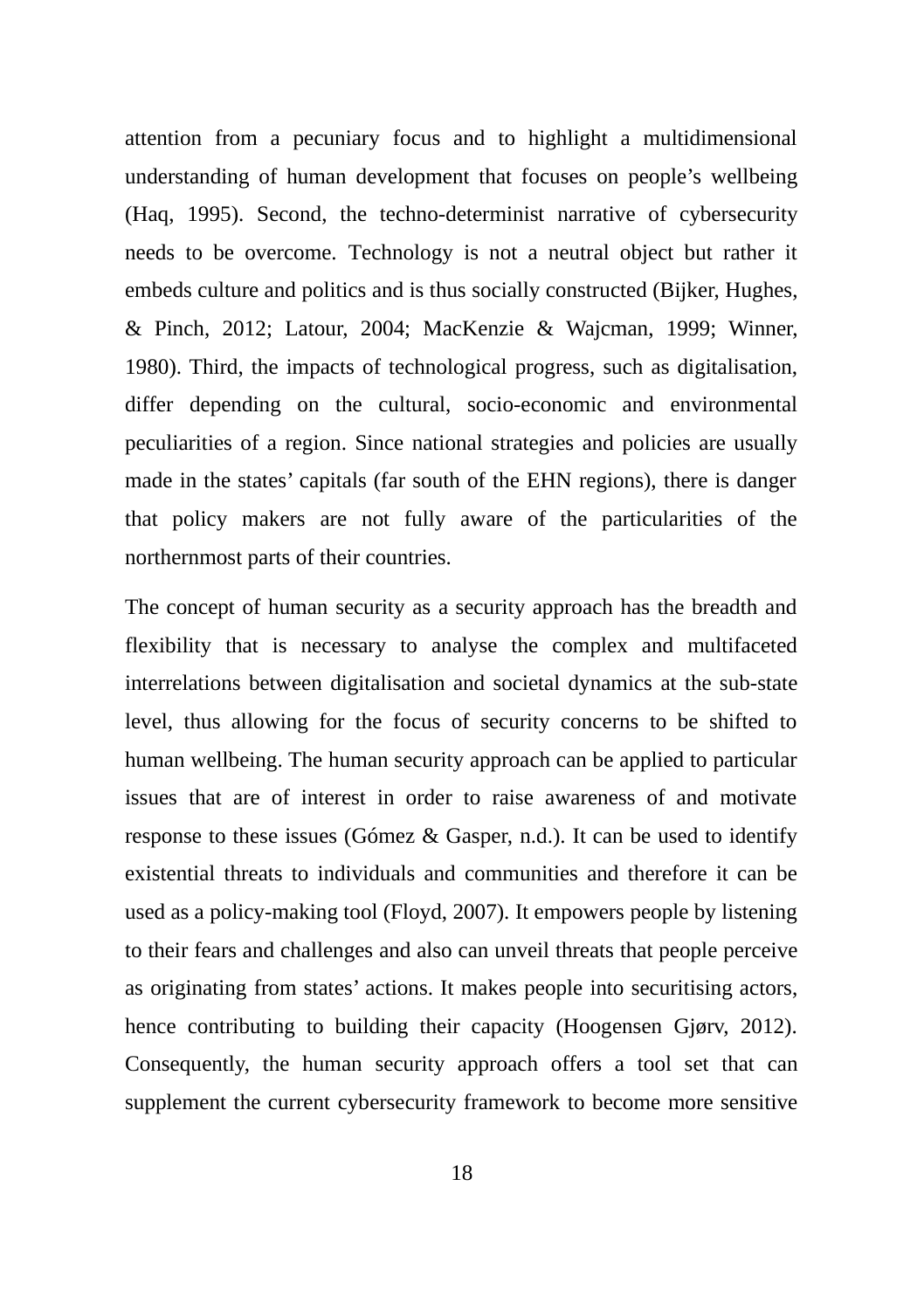to the impacts of digitalisation in people's everyday lives in a regionspecific context. It therefore could serve to create new understandings and insights into specific vulnerabilities. The current cybersecurity frameworks do address issues that are important for the inhabitants of the EHN, as a fully operational cyber infrastructure is necessary to maintain the functioning of digitalised societies. However, the human security approach also includes difficult and traditional security concerns. Thus, applying a human security approach could close the gap between traditional cybersecurity issues and a human-centred agenda, allowing countries to respond to the many opportunities and challenges related to digitalisation. Similar to the widening of the traditional security approach in international relations, a multidimensional and comprehensive cybersecurity approach is better suited to address the challenges digitalisation creates. Applying such a human-centred cybersecurity framework can therefore contribute to the development of meaningful and targeted cyber policies and advance human wellbeing in a society that is being rapidly transformed through digitalisation.

#### **2.5 Conclusions**

Digitalisation in the EHN is progressing rapidly and affects people's everyday lives in many regards. States' and regional policies towards digitalisation highlight the benefits and opportunities it brings forth and focus on securing cyber infrastructure in order to safeguard its positive effects. At the national level, the EHN countries have endorsed cybersecurity strategies for this purpose. However, these strategies mainly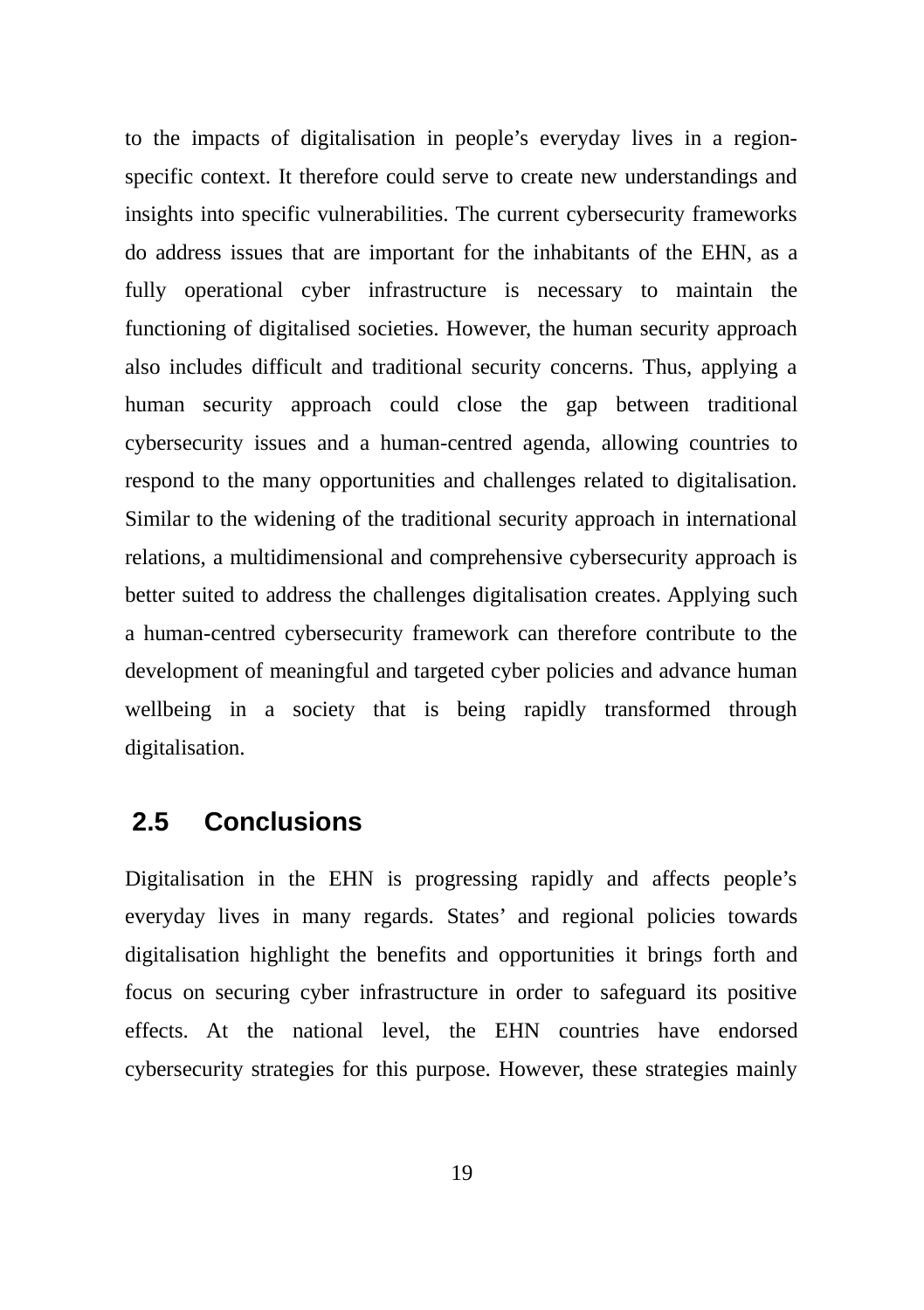refer to safeguarding infrastructure rather than human wellbeing and fail to address challenges in a region-specific context.

This chapter suggests that utilising the human security framework can bring additional value to identifying the needs, fears and challenges created by digitalisation. Its breadth and flexibility are responsive to a region-specific context and allow individuals and communities to raise their voices and express the challenges they perceive. It uses a people-centred perspective by making the human individual the referent object of security. Utilising a human-centred cybersecurity approach can therefore contribute to developing meaningful and targeted policies addressing the needs and challenges of the local population, thus improving human wellbeing.

#### **References**

- Bijker, W. E., Hughes, T. P., & Pinch, T. (Eds.). (2012). *The social construction of technological systems: New directions in the sociology and history of technology* (Anniversary ed). Cambridge, MA: MIT Press.
- Buzan, B., Wæver, O., & de Wilde, J. (1998). *Security: A new framework for analysis*. Boulder, CO: Lynne Rienner Pub.
- Collins, A. (forthcoming). Critical human security and cyberspace: Enablement besides constraint. In K. Hossain, M. Salminen, & G. Zojer (Eds.), *Digitalisation and human security—A multidisciplinary approach to cybersecurity in the European High North*. Cham: Palgrave Macmillan.
- Commission on Human Security. (2003). *Human security now*. New York, NY: United Nations.
- Dunn Cavelty, M. (2014). Breaking the cyber-security dilemma: Aligning security needs and removing vulnerabilities. *Science and Engineering Ethics*, *20*, 701–715. https://doi.org/10.1007/s11948- 014-9551-y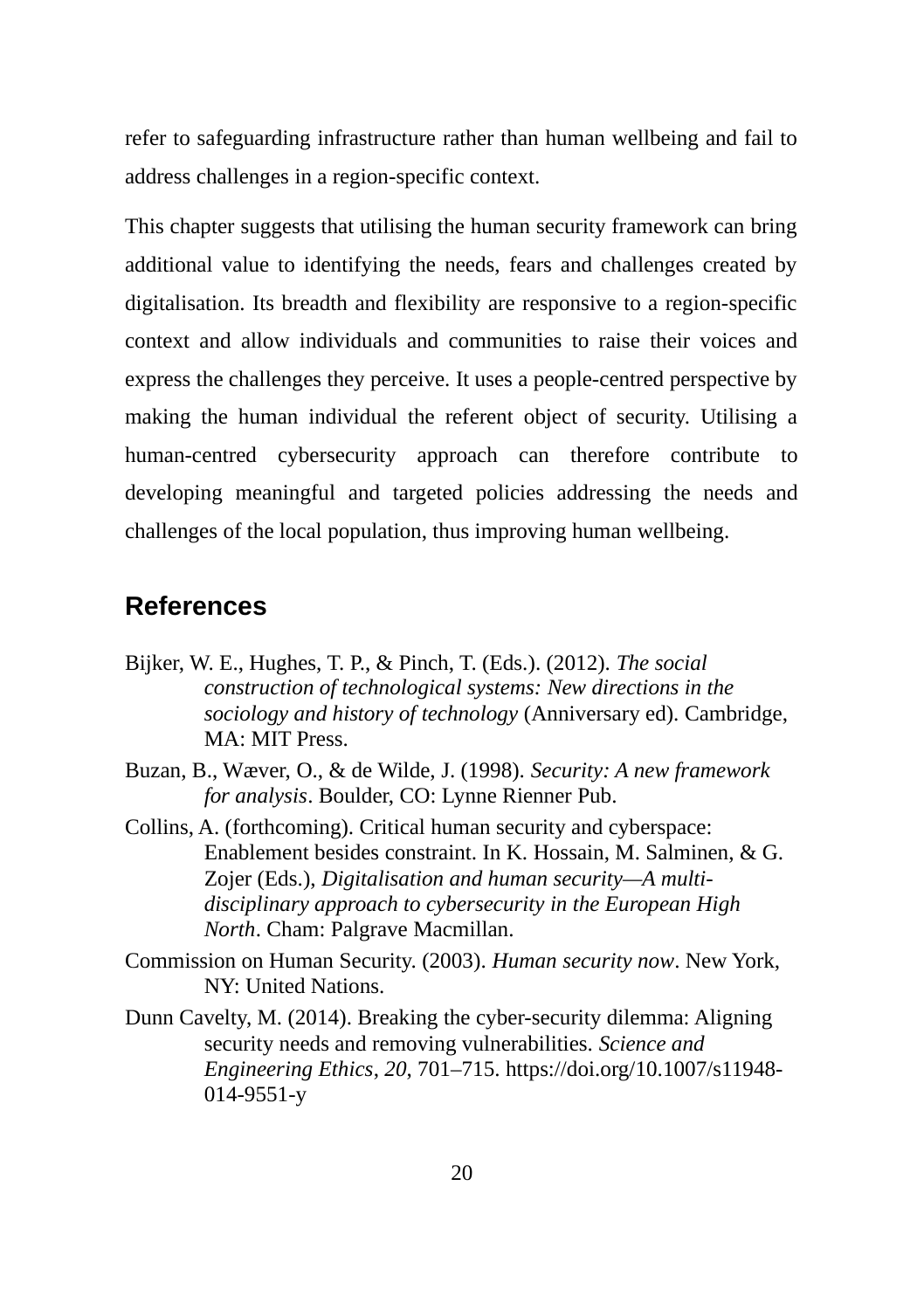- Dymet, M. (2019). Digital language divide in the European High North: The level of online presence of minority languages from Northern Finland, Norway and Sweden. *The Yearbook of Polar Law Online*, *10(1)*, 245–274. https://doi.org/10.1163/22116427\_010010012
- European Commission. (2019, September 4). *The digital economy and society index (DESI)*. Retrieved from European Commission website: https://ec.europa.eu/digital-single-market/en/desi
- Floyd, R. (2007). Human security and the Copenhagen School's securitization approach. *Human Security Journal, 5*, 38–49.
- Gasper, D. (2014). Human security: From definitions to investigating a discourse. In M. Martin & T. Owen (Eds.), *Routledge handbook of human security* (pp. 28–42). London, United Kingdom: Routledge.
- General Assembly resolution 32/13, The promotion, protection and enjoyment of human rights on the Internet, A /HRC/RES/32/13 (18 July 2016), available from https://undocs.org/en/A/HRC/RES/32/13
- Gómez, O. A., & Gasper, D. (n.d.). *Human security guidance note: A thematic guidance note for regional and national human development report teams*. Retrieved from United Nations Development Programme website: http://hdr.undp.org/sites/default/ files/human\_security\_guidance\_note\_r-nhdrs.pdf
- Gulbrandsen, K. S., & Sheehan, M. (forthcoming). Social exclusion as human insecurity: A human-cybersecurity framework applied to the European High North. In K. Hossain, M. Salminen, & G. Zojer (Eds.), *Digitalisation and human security—A multi-disciplinary approach to cybersecurity in the European High North*. Cham: Palgrave Macmillan.
- Haq, M. ul. (1995). *Reflections on human development: How the focus of development economics shifted from national income accounting to people-centred policies, told by one of the chief architects of the new paradigm*. New York, NY: Oxford University Press.
- Heininen, L. (2013). 'Politicization' of the environment, and environmental politics and security in the Circumpolar North. In B. S. Zellen (Ed.), *The fast-changing Arctic: Rethinking Arctic security for a warmer world* (pp. 35–55). Calgary, Canada: University of Calgary Press.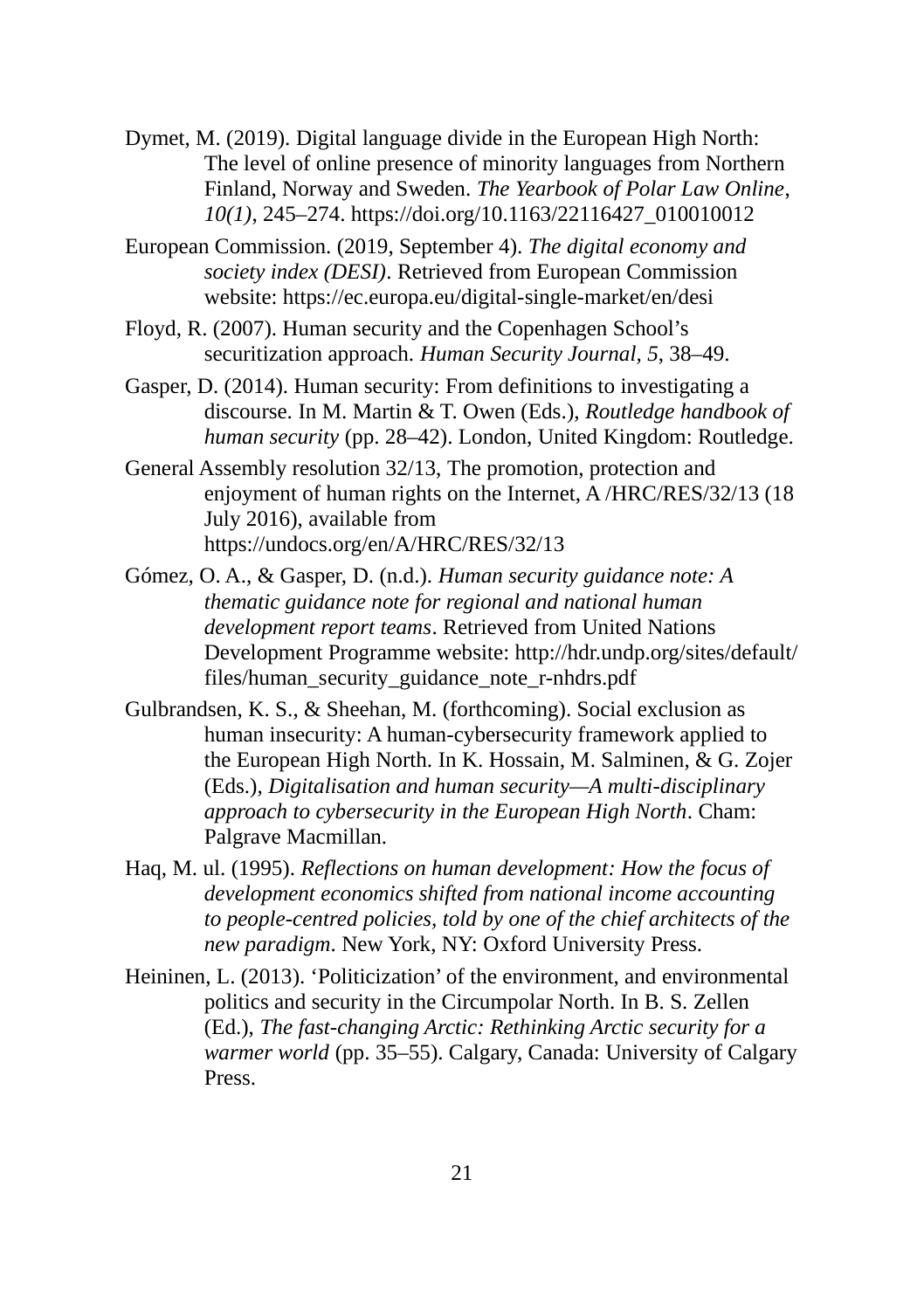- Hoogensen Gjørv, G. (2012). Security by any other name: Negative security, positive security, and a multi-actor security approach. *Review of International Studies*, *38*, 835–859. https://doi.org/10.1017/S0260210511000751
- Hoogensen Gjørv, G., Bazely, D. R., Goloviznina, M., & Tanentzap, A. J. (Eds.). (2014). *Environmental and human security in the Arctic*. London, United Kingdom: Earthscan.
- Hossain, K. (2019). The evolving information-based society and its influence on traditional culture: Framing community culture and human security of the Sámi in the European High North. *Yearbook of Polar Law Online*, *10(1)*, 275–296. https://doi.org/10.1163/22116427\_010010013
- Hossain, K., Salminen, M., & Zojer, G. (Eds.). (forthcoming). *Digitalisation and human security—A multi-disciplinary approach to cybersecurity in the European High North.* Cham: Palgrave Macmillan.
- Hossain, K., Zojer, G., Greaves, W., Roncero, J. M., & Sheehan, M. (2017). Constructing Arctic security: An inter-disciplinary approach to understanding security in the Barents region. *Polar Record*, *53*(1), 52–66. https://doi.org/10.1017/S0032247416000693
- Human Security Centre (Ed.). (2005). *Human security report 2005: War and peace in the 21st century*. New York, NY: Oxford University Press.
- Kostopoulos, G. K. (2013). *Cyberspace and cybersecurity*. Boca Raton, FL: CRC Press.
- Kramer, F. D., Starr, S. H., & Wentz, L. K. (Eds.). (2009). *Cyberpower and national security*. Washington, DC: National Defense University Press.
- Krause, K. (2004). The key to a powerful agenda, if properly delimited. *Security Dialogue*, *35*, 367–368. https://doi.org/10.1177/096701060403500324
- Latour, B. (2004). *Politics of nature: How to bring the sciences into democracy*. Cambridge, MA: Harvard University Press.
- Limnéll, J., Majewski, K., & Salminen, M. (2015). *Cyber security for decision makers*. Jyväskylä, Finland: Docendo.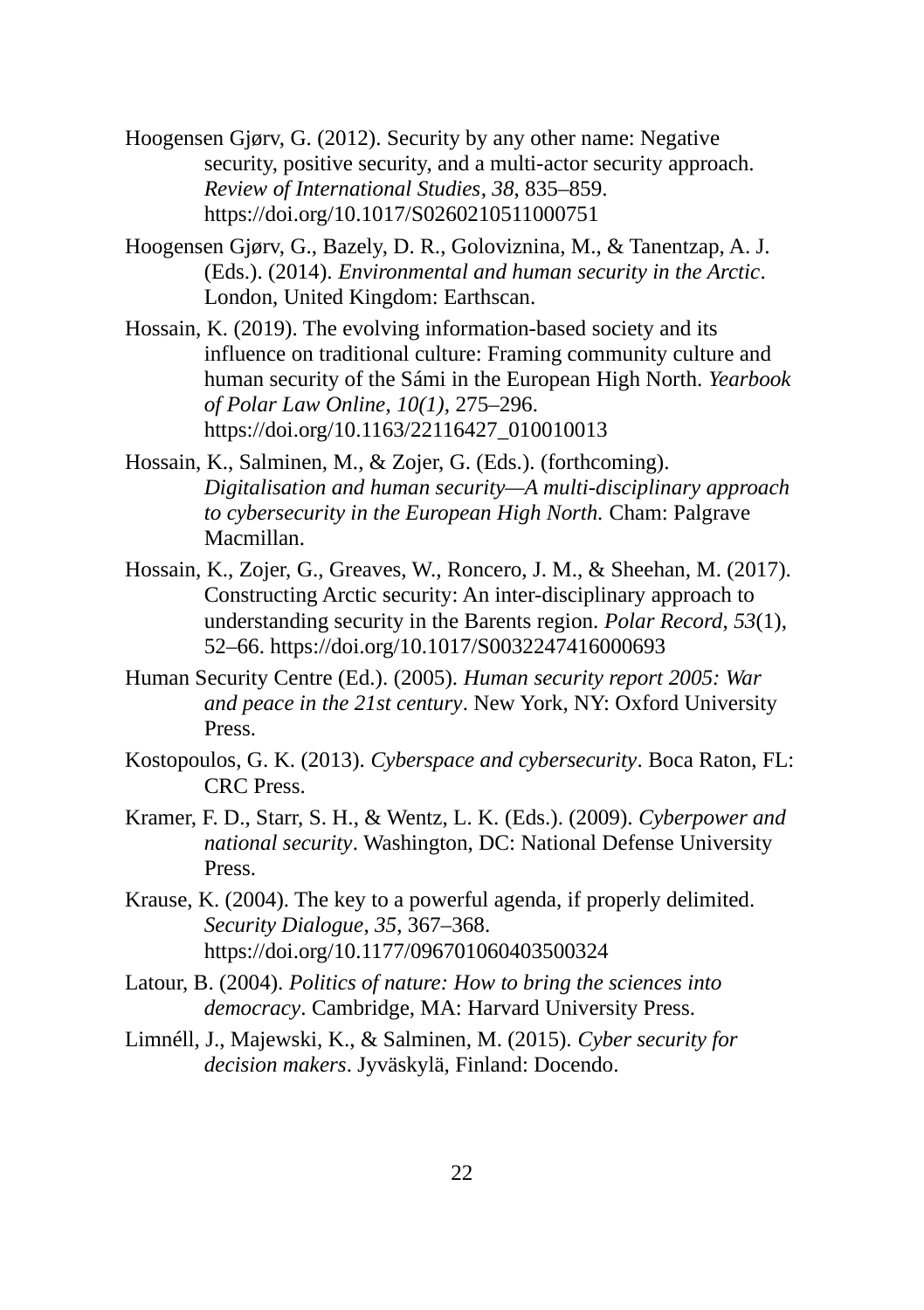- MacKenzie, D. A., & Wajcman, J. (Eds.). (1999). *The social shaping of technology* (2nd ed.). Buckingham, United Kingdom: Open University Press.
- Martin, M., & Owen, T. (2014). Introduction. In M. Martin & T. Owen (Eds.), *Routledge handbook of human security* (pp. 1–14). London, United Kingdom: Routledge.
- McSweeney, B. (1999). *Security, identity, and interests: A sociology of international relations*. Cambridge, United Kingdom: Cambridge University Press.
- Mearsheimer, J. J. (2014). *The tragedy of great power politics* (Updated edition). New York, NY: W.W. Norton & Company.
- Ministry of Government Administration, Reform and Church Affairs. (2013). *Cyber security strategy for Norway*. Norwegian Government Administration Services.
- Ministry of Justice. (2017). *A national cyber security strategy* (No. Skr. 2016/17:213). Stockholm, Sweden: Ministry of Justice.
- Ministry of Transport and Communications. (2010, June 29). 1 Mbit Internet access a universal service in Finland from the beginning of July. Retrieved from https://www.lvm.fi/-/1-mbit-internet-access-auniversal-service-in-finland-from-the-beginning-of-july-782612
- Paris, R. (2001). Human security: Paradigm shift or hot air? *International Security*, *26*(2), 87–102. https://doi.org/10.1162/016228801753191141
- Pettersen, B. (2011). Mind the digital gap: Questions and possible solutions for design of databases and information systems for Sami traditional knowledge. *Dieđut*, *1*, 163–192.
- Salminen, M. (2018). Digital security in the Barents region. In K. Hossain & D. Cambou (Eds.), *Society, environment and human security in the Arctic Barents region* (pp. 187–204). London, United Kingdom: Routledge.
- Salminen, M. (2019). Refocusing and redefining cybersecurity: Individual security in the digitalising European High North. *Yearbook of Polar Law Online*, *10(1)*, 321–356. https://doi.org/10.1163/22116427\_010010015
- Salminen, M., & Hossain, K. (2018). Digitalisation and human security dimensions in cybersecurity: An appraisal for the European High